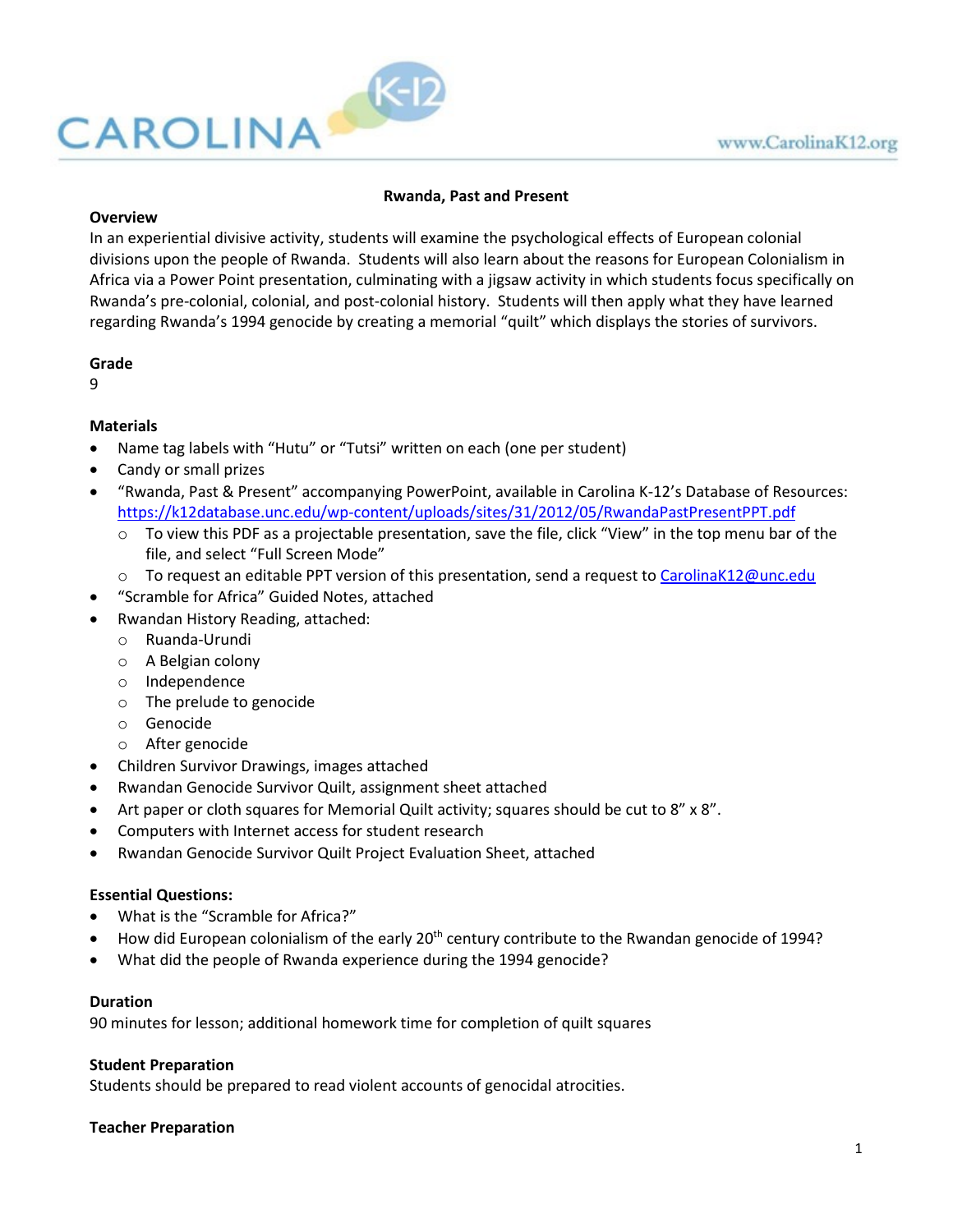Before starting this lesson, create nametags that say "Hutu" or "Tutsi." (Approximately 80% of the class should get a "Hutu" nametag and approximately 20% should get a "Tutsi" nametag.) By labeling, segregating, and favoring particular students based on their label, an emotional response will ideally be evoked from students, which can then be related to actual feelings experienced during African colonization.

# **Procedure**

# **Hutu-Tutsi Divide Activity**

1. As students enter class, give each a nametag labeled Hutu or Tutsi. Instruct the "Hutus" to sit on one side of the room and the "Tutsis" to sit on the other. Throughout this process, teachers should be overly welcoming to students who are labeled as "Tutsi," bestowing compliments and kind gestures to the point of exaggeration. If any of the Hutus ask a question about what you are doing, ignore them. If a "Tutsi" asks a question, continue to lavish them with praise, but refrain from an explanation at this point. Throughout the beginning of the lesson, teachers should make every effort to favor Tutsis.

# **The Scramble for Africa: European colonization of Africa from 1880-1890**

- 2. Once all students are wearing a nametag and seated, begin class by projecting slide 2 of the accompanying PowerPoint and ask students to discuss:
	- What do you see in this image? What things do you notice first?
	- What countries are represented in the drawing? What does it appear the countries are doing?
	- What message do you think the artist is trying to convey?
- $\triangleright$  As students volunteer their responses, teachers should subtly ensure they praise answers provided by Tutsi students (i.e. "nice observation," "great answer," etc.) When Hutu students answer, respond with more bland responses (i.e. "OK" or "uh-huh.")
- 3. Tell the class that they are going to be learning a bit about the European colonization of Africa from 1880- 1890. Pass out the attached notes handout (serving the Tutsis first) and go through the brief Power Point. Teachers may want to request student volunteers to read particular slides out loud (calling on only "Tutsi" volunteers.)
- 4. After viewing the PowerPoint, have students pair up and discuss the following questions. Be sure that the "Hutus" and "Tutsis" do not intermingle when partnering:
	- What did you notice about the 1914 map of Africa and the 2009 map of Africa? (teachers may want to return to this slide of the PPT so that students can view it once more)
		- o *Colonial borders and modern borders are very similar.*
	- Why do you think the Europeans did not invite any Africans to the Berlin Conference? o *European racial attitudes viewed the Africans as inferior.*
	- What problems do you think can arise from drawing borders without any regard for the people living there?
		- o *Resources are not distributed equally, rival groups who were separate are now part of the same country, people living there lose their autonomy, etc.*
	- What do you think some of the effects of colonialism/imperialism are on Africa today?
		- o *Unequal distribution of wealth, ethnic violence, poverty, lack of self-sufficiency*
- 5. When a majority of the class has finished discussing these answers, go over the correct responses as a class. Praise all of the Tutsi partners on what a great job they did while working independently. To exaggerate the praise, teachers may also want to present all Tutsis with a prize, such as candy.
- **Teacher note:** At this point, it is likely students labeled as Hutus will be adamantly complaining. Teachers should use their discretion as to whether to continue the "divide" activity, or to end it and debrief before the following jigsaw activity. Ideally, the debrief of the divide activity will happen after the jigsaw activity,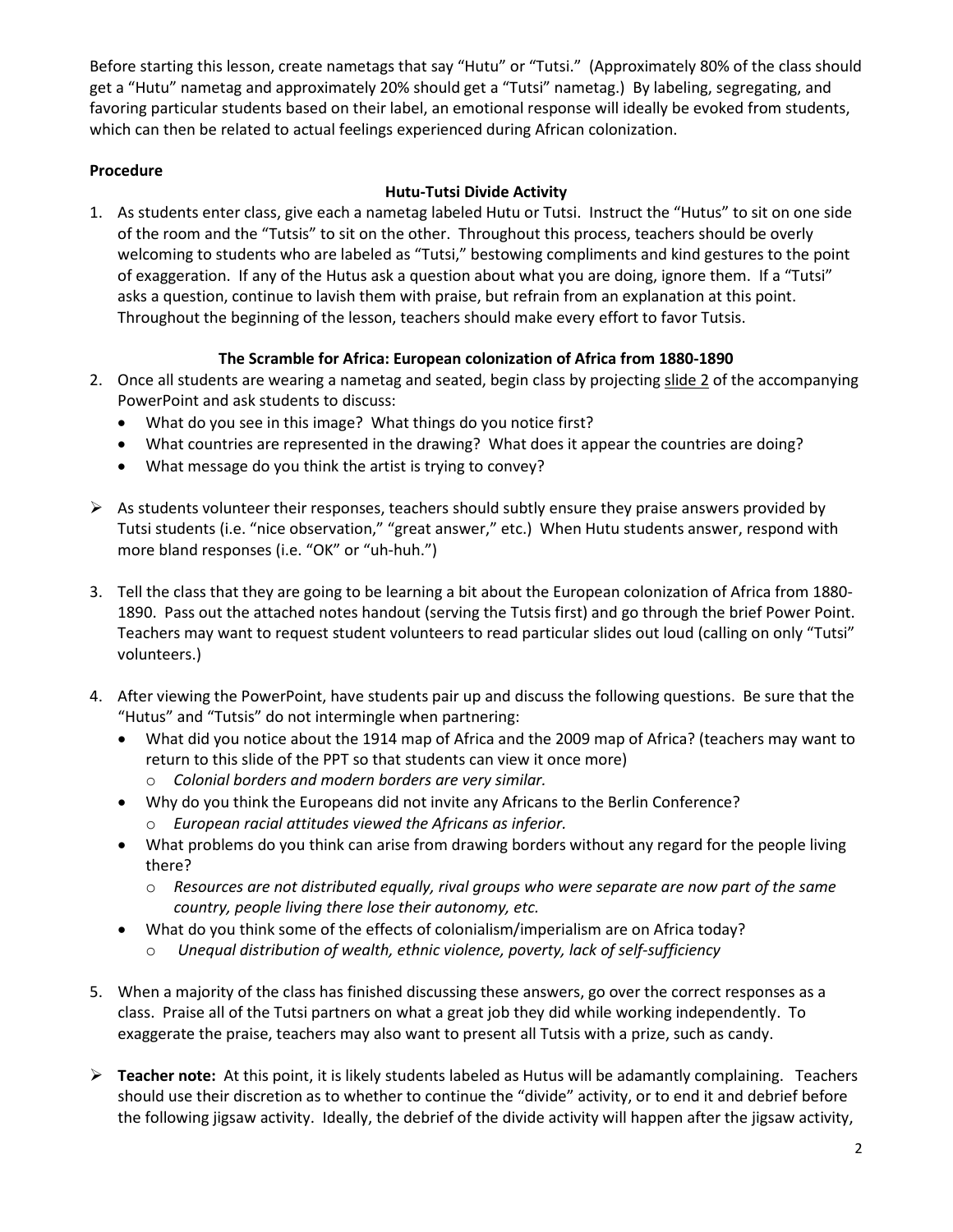since it is during the jigsaw that students will read about the history of such divisions in Africa, allowing them to later apply it to their experiences throughout class. However, if you feel students will be unable to focus during the jigsaw activity if the divide activity continues, go ahead and debrief their feelings at this point, using the questions from the Hutu-Tutsi Divide Discussion section of the lesson.

### **Exploring Rwanda's History**

- 6. After completing the lecture and questions, tell the class that they will be learning about one African country's history before, during, and after colonialism. Ask the students if they know anything about Rwanda. Allow a few "Tutsis" to share what they already know while ignoring the Hutus. Write responses on the board.
- 7. After the informal assessment of students' prior knowledge, break them into groups of 6. Explain to the groups that they are going to read about Rwanda's history, create an individual section outline, and then a larger group outline.

(At this point, allow "Hutus" and "Tutsis" to mix. While the students are working in their groups, continue to praise the "Tutsi" students for a job "well done" while ignoring the "Hutu" students. )

- 8. Once students are divided into their groups, pass out a copy of the attached reading, "History of Rwanda," to each group, which contains the following sections:
	- I. Ruanda-Urundi: AD 1887-1914
	- II. A Belgian colony: AD 1914-1962
	- III. Independence: AD 1962
	- IV. The prelude to genocide: AD 1990-1994
	- V. Genocide: AD 1994
	- VI. After genocide: AD 1994-1999

Tell students to take out two pieces of notebook paper. Label one page "*Section Outline*" and the other page "*History of Rwanda Outline.*"

- 9. Explain to the students that each person in the group should take one of the six sections and that they will take turns reading aloud to their section to the group (in chronological order). This should give students a basic understanding of Rwanda's history.
- 10. Once each student in the group has read their section, each student should individually create an outline summarizing the important information from the section they just read aloud. They should use the piece of paper labeled "*Section Outline*" from Step 7. Recommend that students use the following outline format. They should have at least two facts for each section:

|         | I. Title of Reading Section         |
|---------|-------------------------------------|
| $1_{-}$ | Fact 1                              |
|         | a. Supporting Information           |
|         | b. Supporting Information           |
| 2.      | Fact 2                              |
|         | a. Supporting information           |
|         | <b>Supporting Information</b><br>b. |

11. After each group member has completed their outline section, tell the students to take out the piece of notebook paper labeled "*History of Rwanda*" and have students read their outline aloud to the group in chronological order. While one group member is reading their outline, the rest of the group should be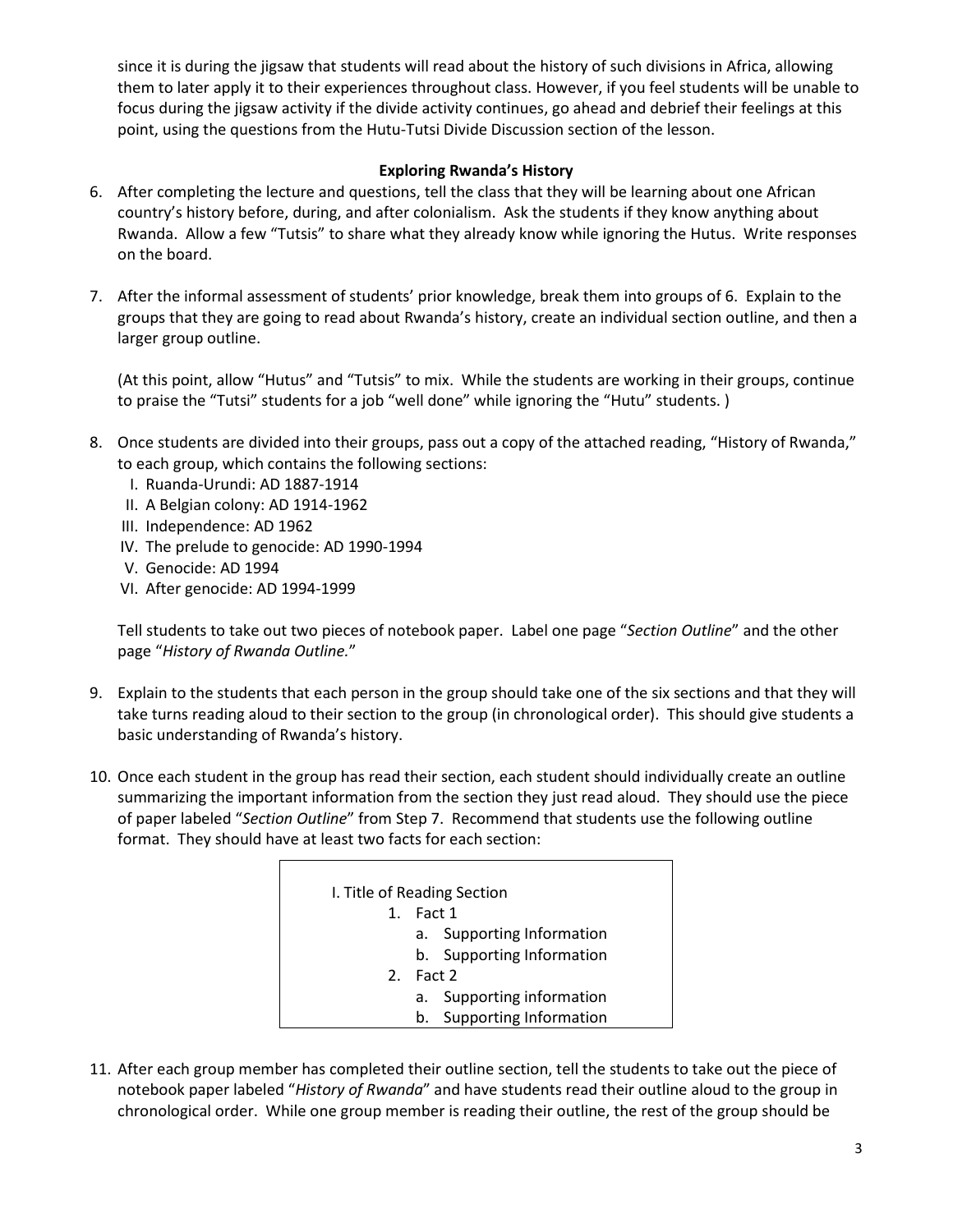copying what the reader is saying. They should not move on to the next section until all the students in the group have the same information written down. At the end of this process, all group members should have a final outline that looks similar to the example following (see next page):

|                              | <b>History of Rwanda</b>              |
|------------------------------|---------------------------------------|
|                              | Ruanda-Urundi: AD 1887-1914           |
| 1.Fact 1                     |                                       |
| a.                           | Supporting Information                |
| b.                           | Supporting Information                |
| 2.Fact 2                     |                                       |
| a.                           | Supporting information                |
| b.                           | Supporting Information                |
|                              | A Belgian colony: AD 1914-1962        |
| 1.Fact 1                     |                                       |
|                              |                                       |
| a.                           | Supporting Information                |
| b.                           | Supporting Information                |
| 2.Fact 2                     |                                       |
| a.                           | Supporting information                |
| b.                           | Supporting Information                |
| Independence: AD 1962        |                                       |
| 1.Fact 1                     |                                       |
| a.                           | Supporting Information                |
| b.                           | Supporting Information                |
| 2.Fact 2                     |                                       |
| a.                           | Supporting information                |
| b.                           | Supporting Information                |
|                              | The prelude to genocide: AD 1990-1994 |
| 1.Fact 1                     |                                       |
| a.                           | Supporting Information                |
| b.                           | Supporting Information                |
| 2.Fact 2                     |                                       |
| a.                           | Supporting information                |
| b.                           | <b>Supporting Information</b>         |
| Genocide: AD 1994            |                                       |
| 1.Fact 1                     |                                       |
| a.                           | <b>Supporting Information</b>         |
| b.                           | <b>Supporting Information</b>         |
| 2.Fact 2                     |                                       |
| а.                           | Supporting information                |
|                              | b. Supporting Information             |
| After genocide: AD 1994-1999 |                                       |
| 1.Fact 1                     |                                       |
| a.                           | <b>Supporting Information</b>         |
| b.                           | <b>Supporting Information</b>         |
| 2.Fact 2                     |                                       |
| a.                           | Supporting information                |
| b.                           | <b>Supporting Information</b>         |

12. Once each group member has a complete "*History of Rwanda"* outline, have each group chronologically organize the individual "*Section Outlines*" and staple them together into a packet. Be sure that their names are on their sections. Collect the packets from each group for a grade. Before moving on, teachers may want to one last time praise the Tutsis and bestow a small gift upon them.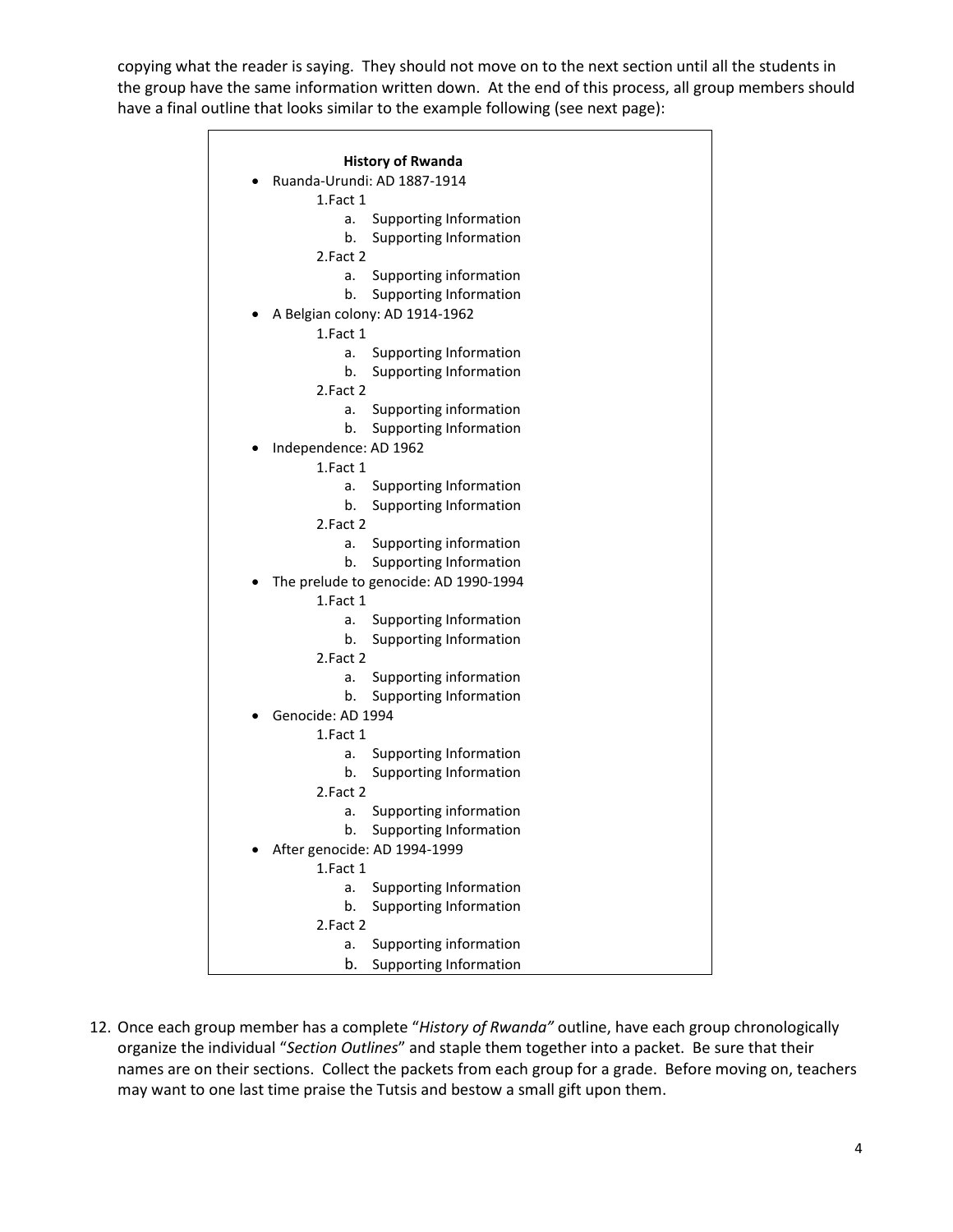### **Hutu-Tutsi Divide Discussion**

- 13. Next, summarize the history of the problems between the Hutus and Tutsis:
	- Previous to European colonization, the division between Hutus and Tutsi was economic; Tutsis were cattle herders and Hutus were farmers. Both groups speak the same language. Although the Tutsis were the smaller of the two groups they held more power and wealth. This system was fluid meaning Hutus and Tutsis intermarried and it was possible for Hutus to move up to the Tutsi class. When the Belgians took over the area after World War I, used the Hutu-Tutsi divide to drive the two classes apart. The Belgians had a history of being particularly cruel to the inhabitants of their colonies and Rwanda was no exception. They forced everyone to carry an identity card that identified them as "Hutu" or "Tutsi." Once a person was assigned a classification they could not change. The Tutsi were given preferential treatment in exchange for helping the Belgians run the colony. Many colonial policies took away power from the Hutus. The Hutus saw the Tutsis as their oppressors and hatred built up between the two groups. After independence in 1962, the Hutus regained power and began to persecute the Tutsi. Both groups continued to fight throughout the 20<sup>th</sup> century culminating in the 1994 Genocide where approximately 800,000 Hutus and Tutsis were killed.
- 14. Finally, open the floor for discussion of the differences in treatment students have experienced thus far during class:
	- What have you noticed about how you have been treated today? Have I treated each of you equally? Explain.
	- Hutus, how have you felt today? Tutsis, how have you felt?
	- Based on my treating you differently, how did you start to feel about one another? (Discuss with students whether they felt jealous, whether they enjoyed being treated better than others, etc.)
	- How does the way you were treated connect to the history of Rwanda?
	- How do they think the treatment of the Hutus and Tutsis by the Belgians helped lead to the genocide in 1994?
- 15. At this point, teachers should be fair and provide all students with the role of Hutus any item that was previously given to Tutsis. Explain that the unfair treatment was purposeful and assuage any disgruntled feelings in students.

## **Rwandan Genocide Survivor Quilt**

- 16. Next, project some of the attached drawings by children who survived the 1994 genocide in Rwanda. As students examine the images, discuss:
	- What do you notice about the drawings? What are some things that jump out at you?
	- Why do you think these children drew pictures of what they saw?
	- What can we learn about Rwanda based on these drawings?
- 17. Tell students that they are going to represent some of what they have learned regarding Rwanda by creating a memorial for the victims and survivors of the Rwandan Genocide. Hand out the attached assignment sheet and tell students that they are to research a survivor's account and create a picture and short summary of that person's experience that they will design on a "quilt square." All of their work will then be combined to create a large "quilt" to display in the room or school. Go over the project requirements and answer any questions students may have. (Teachers should determine whether they will assign particular survivor stories to students or allow them to represent the survivor story of their choice. Regardless, teachers should encourage students NOT to venture beyond the websites provided; many of the images that can show up from a general search of genocide are disturbing. While most genocide survivor stories are graphic in nature, the links provided on the assignment sheet do not contain graphic images.)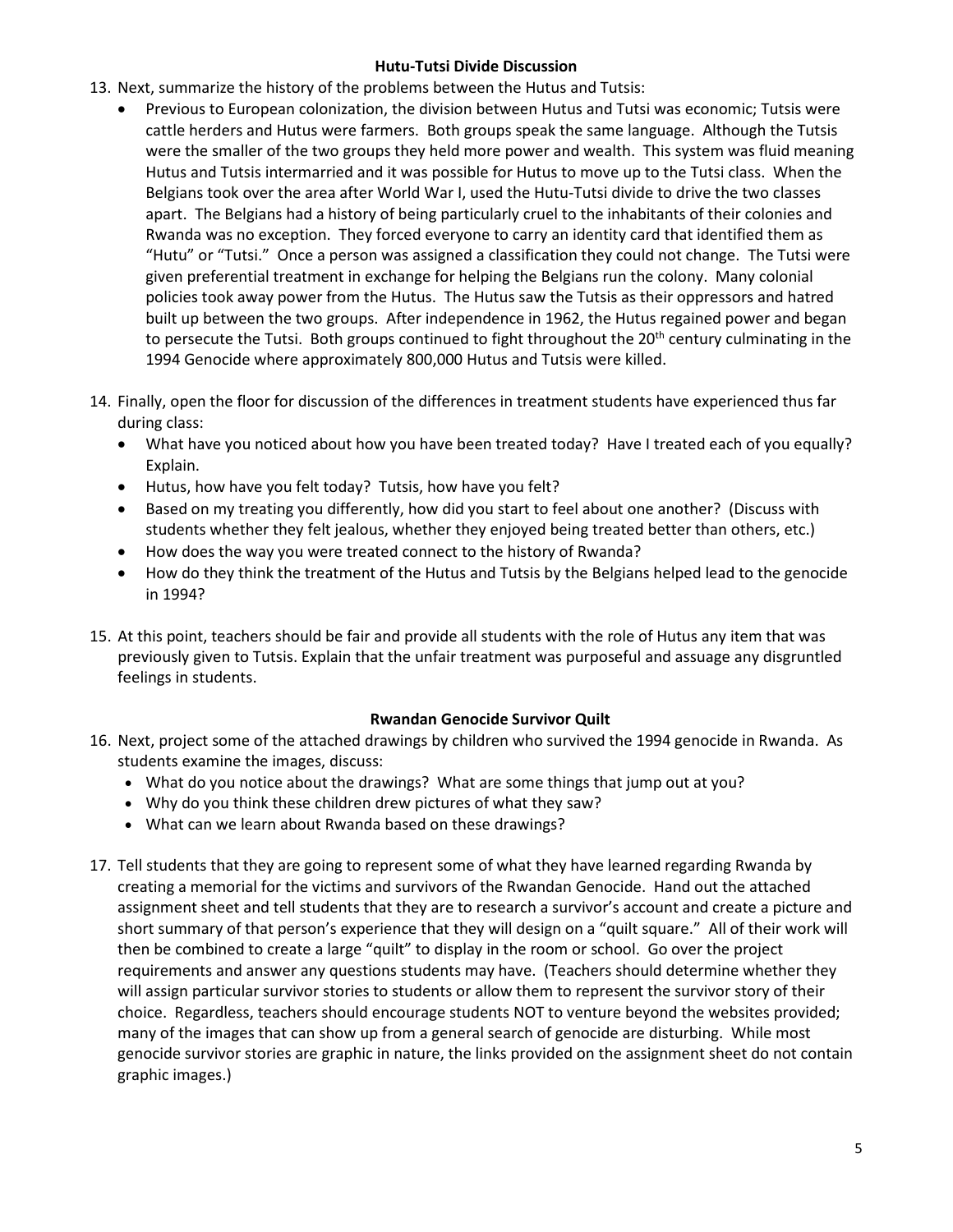- 18. Let students know if and how much class time and homework time will be devoted to assignment completion and if time permits, allow students to begin brainstorming and researching their project in class.
- 19. Once students submit their quilt squares, attach all of the squares together and display the quilt in the classroom or hallway.
- 20. Pass out evaluation sheets and then allow the students to examine the quilt. While they are viewing the quilt, students should be completing their evaluation sheets.
- 21. After allowing ample time for the students to view the quilt and complete their evaluation sheets, bring the class back together and discuss:
	- What did you learn while completing this project?
	- Which square did you notice first and why?
	- What are some similarities between the squares?
	- Do you think this genocide could have been stopped sooner?
	- Could something like this happen in the United States? Why or why not?

### **Additional Activities**

- View excerpts of the film "Hotel Rwanda," and have the students write a one page reaction to the film. You should preview this movie to determine if certain excerpts are appropriate for your class; be aware that the movie is very graphic and disturbing, so it is not recommended that the entire film be used.
- Compare 20<sup>th</sup> century genocides and create a chart that includes the following information: dates, location, groups involved (victims and perpetrators), number of people killed, and outcome (were any people put on trial, etc).
- Examine effects of colonialism on other areas of the world (SE Asia, Latin America, etc). Did something similar to what happened in Rwanda occur in other places?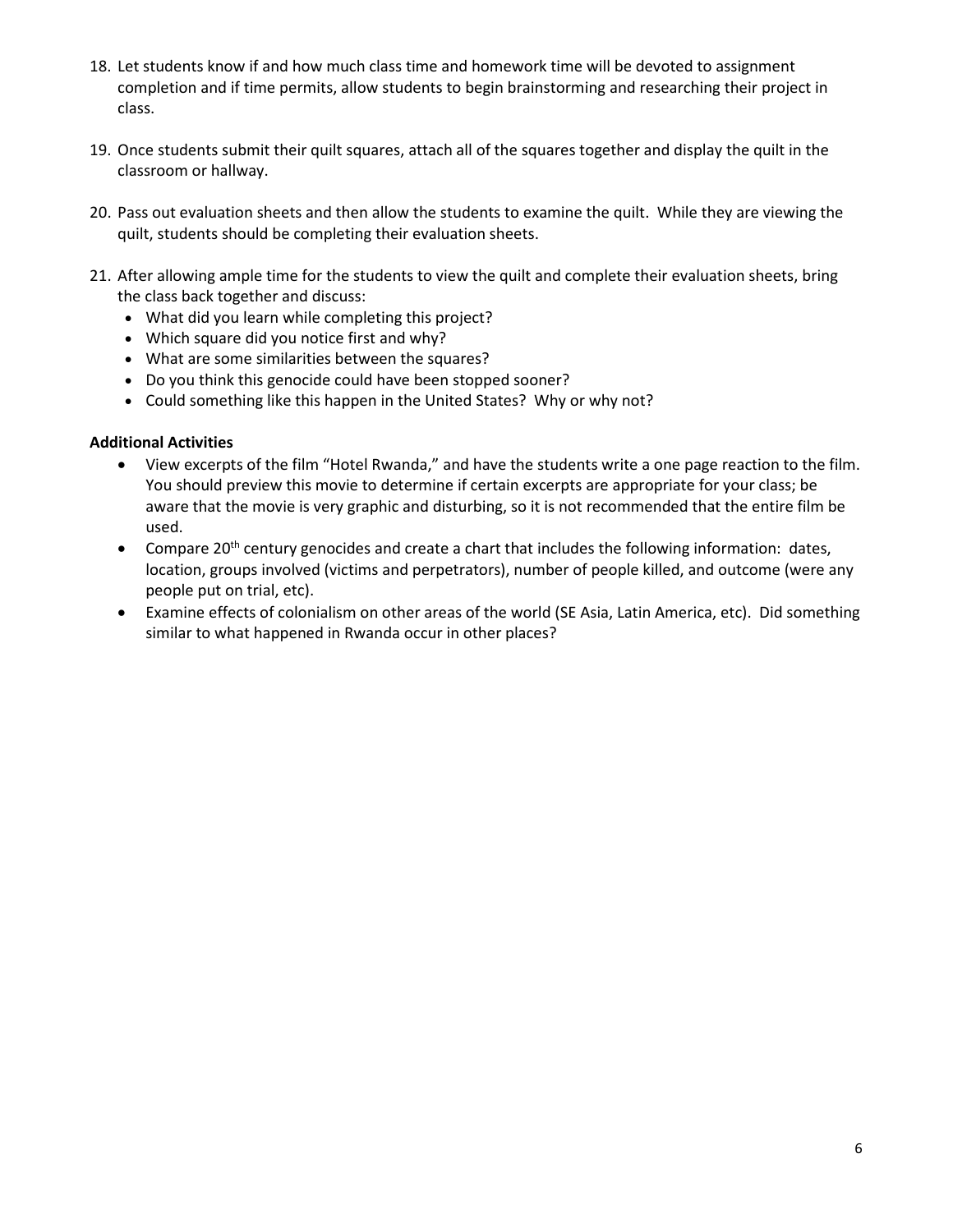|                |                                                                                           | Date<br><b>Scramble for Africa Notes</b>                                                                        |  |  |  |  |
|----------------|-------------------------------------------------------------------------------------------|-----------------------------------------------------------------------------------------------------------------|--|--|--|--|
| $\mathbf{I}$ . | What is the Scramble for Africa?                                                          |                                                                                                                 |  |  |  |  |
|                | $\circ$                                                                                   | The Scramble for Africa (1880-1900) was a period                                                                |  |  |  |  |
|                |                                                                                           |                                                                                                                 |  |  |  |  |
| Ш.             |                                                                                           | Europe and Africa Before the Scramble                                                                           |  |  |  |  |
|                | Before the 1880's, Europeans only controlled a small part of the African coast<br>$\circ$ |                                                                                                                 |  |  |  |  |
| III.<br>IV.    |                                                                                           | What Caused the Scramble for Africa?                                                                            |  |  |  |  |
|                | $\circ$                                                                                   | Many British abolitionists heard reports from explorers that non-European traders<br>were still trading slaves. |  |  |  |  |
| V.             | $\circ$                                                                                   | They petitioned the government to do more to stop the slave trade.                                              |  |  |  |  |
|                | $\circ$                                                                                   | Explorers were hired to find:<br>٠<br>п<br>٠                                                                    |  |  |  |  |
| VI.            | $\circ$                                                                                   | Explorer                                                                                                        |  |  |  |  |
|                | $\circ$                                                                                   | Hired by King Leopold of Belgium                                                                                |  |  |  |  |
|                | $\circlearrowright$                                                                       |                                                                                                                 |  |  |  |  |
|                |                                                                                           |                                                                                                                 |  |  |  |  |
|                | $\circlearrowright$                                                                       |                                                                                                                 |  |  |  |  |
|                | $\circlearrowright$                                                                       |                                                                                                                 |  |  |  |  |
|                |                                                                                           |                                                                                                                 |  |  |  |  |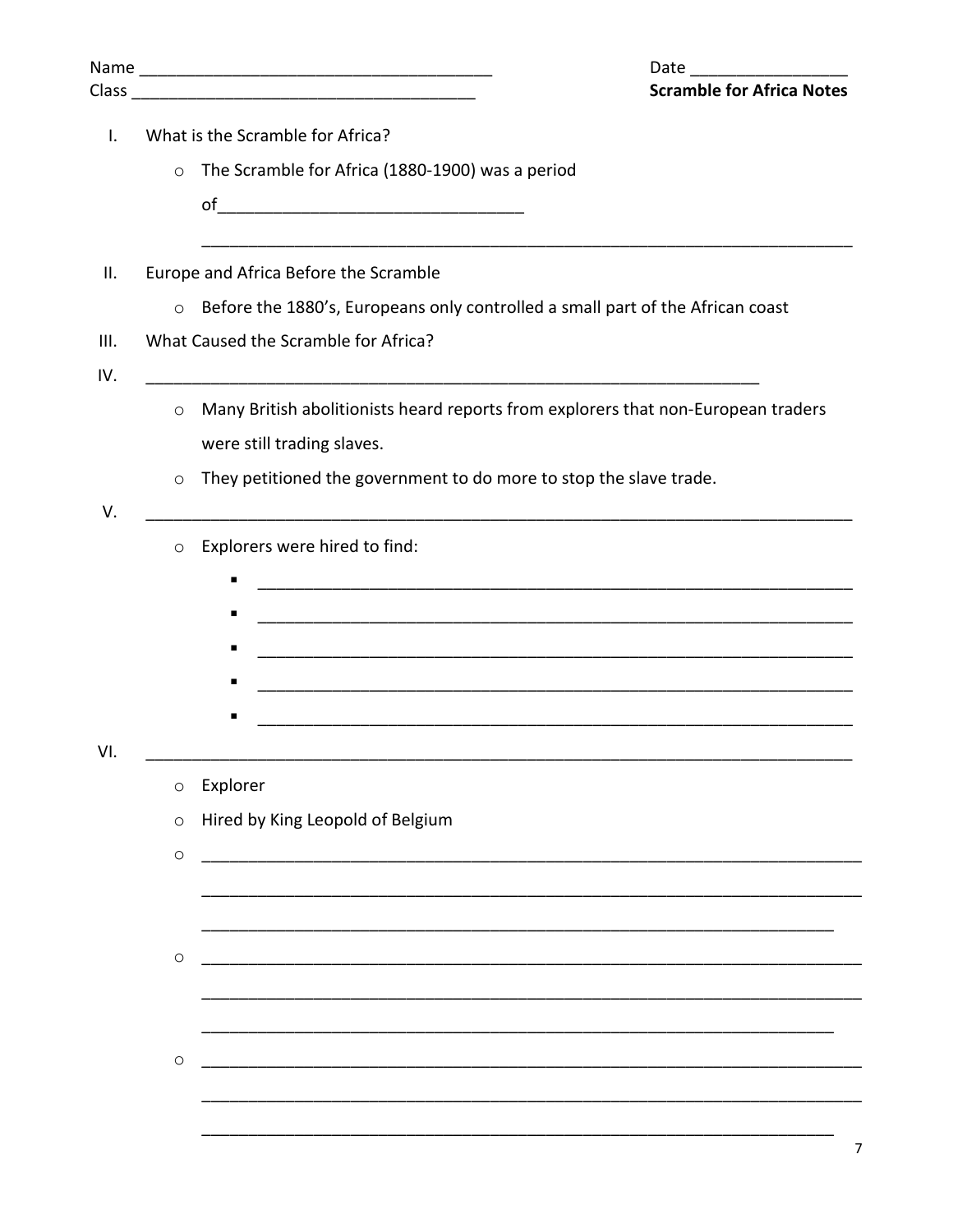| $\circ$             |                |                              |                           |                                                                                         |  |
|---------------------|----------------|------------------------------|---------------------------|-----------------------------------------------------------------------------------------|--|
|                     |                |                              | between Europe and Africa |                                                                                         |  |
|                     | ٠              | Europeans set up colonies to |                           |                                                                                         |  |
|                     |                |                              |                           |                                                                                         |  |
|                     |                |                              |                           |                                                                                         |  |
|                     |                |                              |                           |                                                                                         |  |
| O                   |                |                              |                           |                                                                                         |  |
| $\circlearrowright$ |                |                              |                           |                                                                                         |  |
|                     |                |                              |                           |                                                                                         |  |
| $\circ$             |                |                              |                           |                                                                                         |  |
|                     | treat malaria  |                              |                           |                                                                                         |  |
|                     |                |                              |                           |                                                                                         |  |
| $\circ$             |                |                              |                           |                                                                                         |  |
|                     | п              | Heavily armed                |                           |                                                                                         |  |
|                     | п              |                              |                           | Could travel ___________________________________ and in shallow ______________________. |  |
|                     | п              |                              |                           |                                                                                         |  |
| O                   | New guns       |                              |                           |                                                                                         |  |
|                     | $\blacksquare$ | Easier to load               |                           |                                                                                         |  |
|                     | ٠              | Could fire faster            |                           |                                                                                         |  |
|                     |                |                              |                           |                                                                                         |  |
|                     |                |                              |                           |                                                                                         |  |
| $\circ$             |                |                              |                           | In order to avoid fighting wars over African colonies, the Europeans agreed to          |  |
|                     |                |                              |                           |                                                                                         |  |
|                     |                |                              |                           |                                                                                         |  |
|                     |                |                              |                           |                                                                                         |  |
| $\circ$             |                |                              |                           |                                                                                         |  |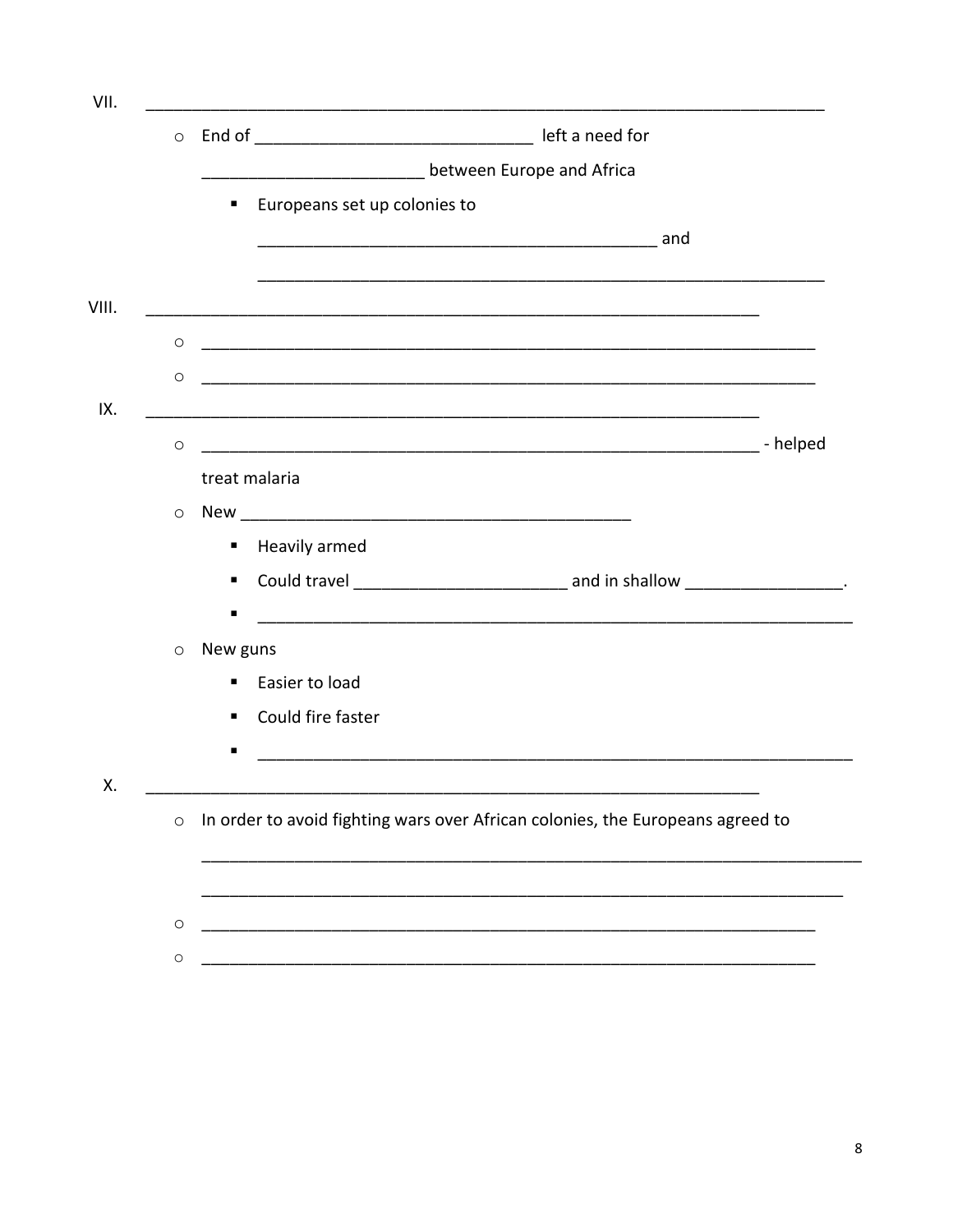#### **History of Rwanda**

#### **I. Ruanda-Urundi: AD 1887-1914**

The highlands of Rwanda and Burundi, east of Lake Kivu, are the last part of Africa to be reached by Europeans in the colonial expansion of the late 19th century. Before that time local tradition tells of many centuries during which the Tutsi, a tall cattle-rearing people probably from the upper reaches of the Nile, infiltrate the area and win dominance over the Hutu, already in residence and living by agriculture.

Historical records begin with the reign of Rwabugiri, who comes to the throne in 1860 and eventually controls a region almost as large as the present Rwanda. His realm is organized on a feudal basis, with the Tutsi as the aristocracy and the Hutu as their vassals.

When first described by Europeans it is assumed that the distinction between Tutsi and Hutu is entirely racial. But this simple classification is blurred by intermarriage and by the custom of allowing people to become honorary members of the other group.

A more valid description of the Tutsi-Hutu divide is by class and occupation. The Tutsi are the upper class and are mostly herdsmen. The Hutu are the lower class and for the most part live by farming.

The first European to enter Rwanda is a German, Count von Götzen, who visits the court of Rwabugiri in 1894. The next year the king dies. With Rwanda in turmoil over the succession, the Germans move in (in 1897, from Tanzania) to claim the region for the Kaiser. At the same time they claim Burundi, a separate kingdom to the south. The entire area is treated as one colony, to be known as Ruanda-Urundi.

German rule in this most inaccessible of colonies is indirect, achieved mainly by placing agents at the courts of the various local rulers. So the German influence is not yet extensive when the region is taken abruptly from their hands after the outbreak of the European war in 1914.

*Source[: http://www.historyworld.net/wrldhis/PlainTextHistories.asp?historyid=ad24](http://www.historyworld.net/wrldhis/PlainTextHistories.asp?historyid=ad24)*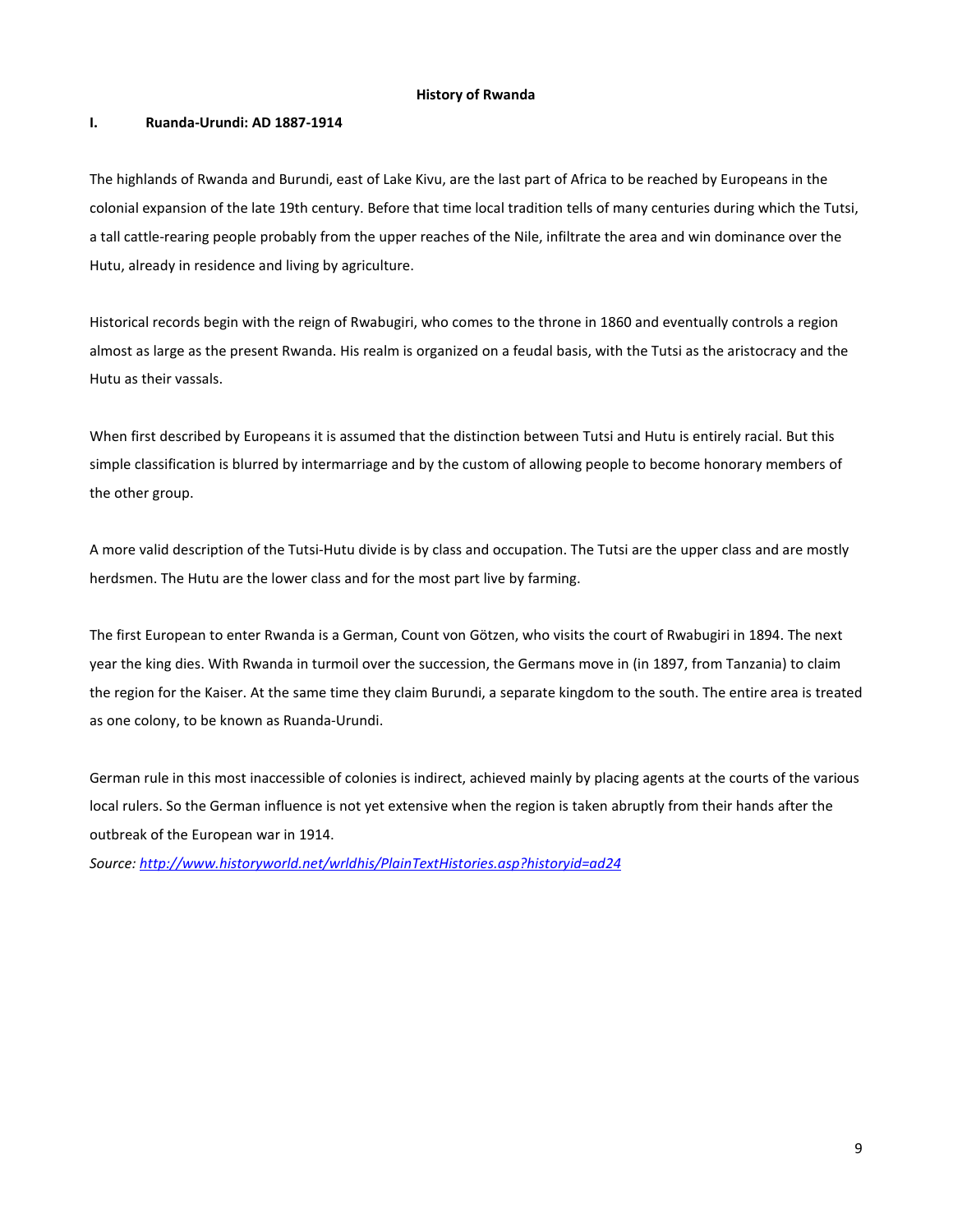#### **A Belgian colony: AD 1914-1962**

When Germany invades Belgium, at the start of World War I, the Belgians retaliate in a smaller way in central Africa. Belgian troops move east from th[e Belgian Congo](http://www.historyworld.net/wrldhis/PlainTextHistories.asp?ParagraphID=ozn#ozn) to occupy (in 1916) Ruanda-Urundi. In 1924 (after the war), the League of Nations confirms the existing state of affairs, granting Belgium a mandate to administer the colony.

From 1925 Ruanda-Urundi is linked with the neighboring [Belgian Congo,](http://www.historyworld.net/wrldhis/PlainTextHistories.asp?ParagraphID=ozn#ozn) but colonial rule takes a very different form in the two territories. The administration of the Congo is centered in Brussels, but in Ruanda-Urundi it is left in the hands of the Tutsi aristocracy. Indeed the Belgians, observing the distinction between Tutsi and Hutu, make it the very basis of their colonial system.

The Hutu are subject to forced labor, which disfigures many European colonies in Africa, but here it is the Tutsi who supervise them at their tasks. From 1933 everyone in Ruanda-Urundi is issued with a racial identity card, defining them as Hutu (85%) or Tutsi (14%). The remaining 1% are the Twa, the remnants of the original [Pygmies](http://www.historyworld.net/wrldhis/PlainTextHistories.asp?ParagraphID=cbd#cbd) indigenous in this area.

This Belgian attitude, setting in stone the distinction between the two groups and favoring one of them, prepares the ground for future violence (in earlier times racially based massacres have never occurred between Hutu and Tutsi). The predictable occasion for its outbreak is the rush towards independence in the late 1950s.

The problem is more immediately evident in Ruanda than in Urundi. In 1957, Hutu leaders in Ruanda publish a *Hutu Manifesto*, preparing their supporters for a future political conflict to be conducted entirely on ethnic lines. In 1959, the first outbreak of violence is sparked when a group of Tutsi political activists in Gitirama beat up a Hutu rival, Dominique Mbonyumutwa (he survives the attack but the rumor of his death spreads rapidly in Hutu circles and is still believed today).

The resulting nationwide campaign of Hutu violence against Tutsis becomes known as 'the wind of destruction'. Over the coming months many Tutsis flee from Ruanda, including the 25-year-old hereditary ruler, the Mwami.

In elections in 1960, Hutu politicians score an overwhelming victory. Grégoire Kayibanda, one of the authors of the *Hutu Manifesto*, leads a provisional government for the interim period to independence.

In Urundi the Tutsi monarchy proves at first more resilient, both in holding on to the reins of power and in attempting a resolution of the Tutsi-Hutu conflict. When elections are held in 1961, they bring a landslide victory for a joint Hutu and Tutsi party. It is led by the popular Prince Rwagasore, the eldest son of the Mwami. He is assassinated a few months later, before independence has been formally achieved. But this disaster does not yet tip Urundi into ethnic violence. *Source[: http://www.historyworld.net/wrldhis/PlainTextHistories.asp?historyid=ad24](http://www.historyworld.net/wrldhis/PlainTextHistories.asp?historyid=ad24)*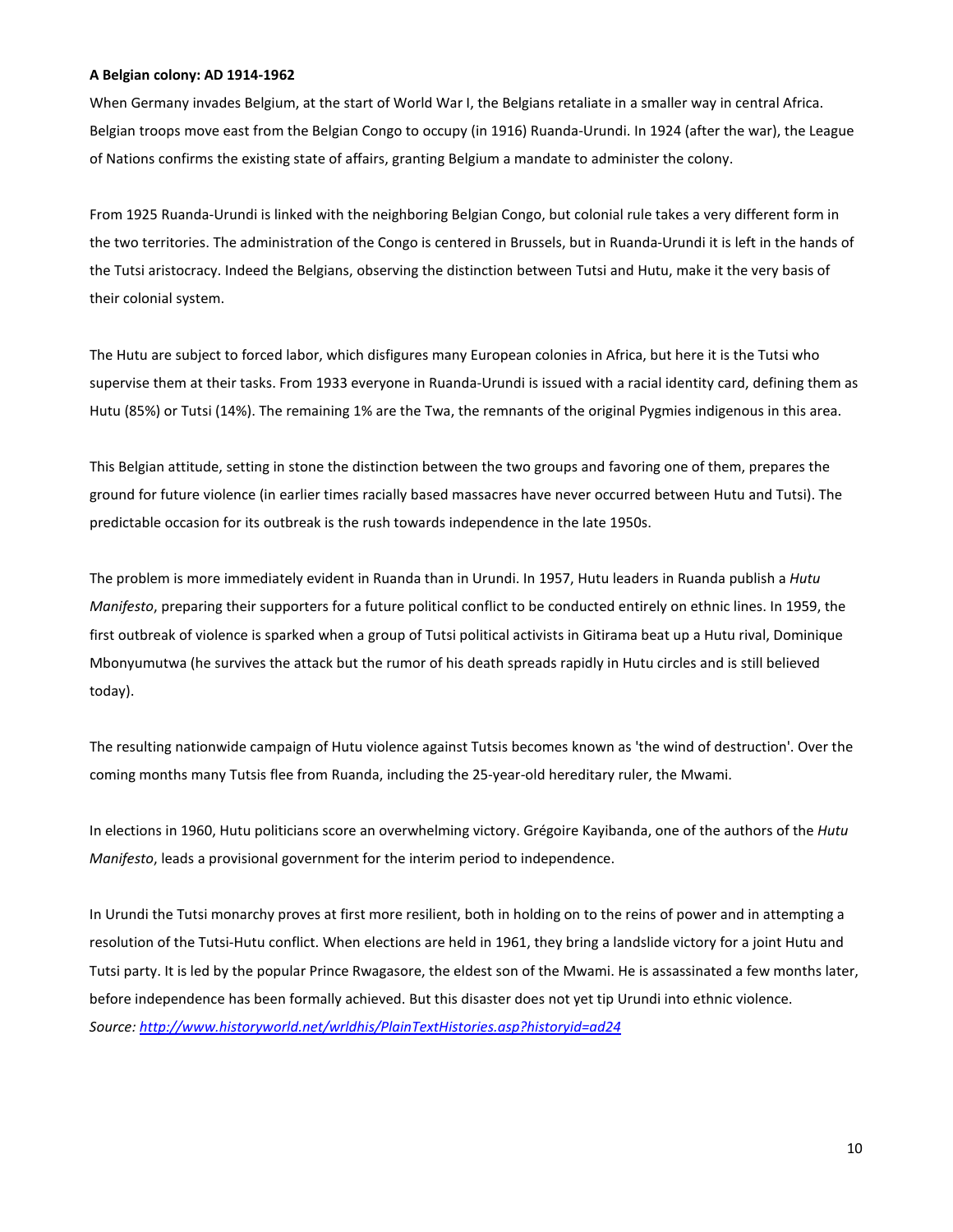#### **III. Independence: from AD 1962**

The two parts of Ruanda-Urundi become independent in July 1962. There is pressure from the UN to federate as a single nation, but both opt to go their separate ways. Ruanda, in which ethnic violence has continued during 1960 and 1961, becomes a republic (automatically, since the young ruler has fled and has been formally deposed in his absence). The spelling of the name is changed to Rwanda.

Urundi, by contrast, becomes independent as a constitutional monarchy - but again with a change of name, to Burundi.

The first presidential election in Rwanda is won by Grégoire Kayibanda, the leader of the interim provisional government. The name of his party, the Parti du Mouvement de l'Emancipation du Peuple Hutu (Party for Hutu Emancipation), makes all too plain what is to be the central plank of government policy.

In the spirit of Kayibanda's movement, 'cockroaches' becomes the favorite slang name for Tutsis. The killing of cockroaches is soon an all-too familiar feature of Rwandan life, in a frenzy whipped up by the government at any time of crisis - particularly whenever Rwandan exiles, most of them Tutsi, attempt invasions from across the borders.

In December of 1963, several hundred Tutsi guerrillas enter southern Rwanda from Burundi. They advance to within twelve miles of the capital, Kigali, before they are eliminated by the Rwandan army. This event prompts the government to declare a state of emergency, emphasizing the need to 'clear the bush' of subversive elements.

Within days some 14,000 Tutsis are massacred in the southern province of Gikongoro, in a coordinated campaign described by Bertrand Russell as 'the most horrible and systematic massacre' since the Holocaust. It will prove minor compared to what Hutu Power achieves in the 1990s.

In the interim, there is a coup within the Hutu regime. In 1973 Kayibanda is removed from power by a group of army officers who replace him with a major general, Juvénal Habyarimana.

Habyarimana remains in power for twenty-one years, running a conventional self-serving military dictatorship (with enthusiastic support from several western countries, in particular France). But his Hutu ethnic policy creates an increasing problem on Rwanda's frontiers. Over the borders, there are a vast number of mainly Tutsi refugees. As time passes they are increasingly unwelcome in their host countries. Efforts are made to send them home. But Rwanda rejects them.

In 1986 Habyarimana states as a matter of policy that there will be no right of return for Rwandan refugees. In the following year Rwandan exiles form the group which soon transforms the situation - the RPF or Rwandan Patriotic Front, committed to armed struggle against Habyarimana's regime.

The nucleus of the RPF is Tutsi officers serving in the Ugandan army. On a prearranged date, 1 October 1990, they desert from the army with their equipment and move south over the border into Rwanda. It is a minor invasion which eventually, against all the odds, puts an end to Habyarimana's regime. But it also provokes one of the century's most appalling acts of genocide.

*Source[: http://www.historyworld.net/wrldhis/PlainTextHistories.asp?historyid=ad24](http://www.historyworld.net/wrldhis/PlainTextHistories.asp?historyid=ad24)*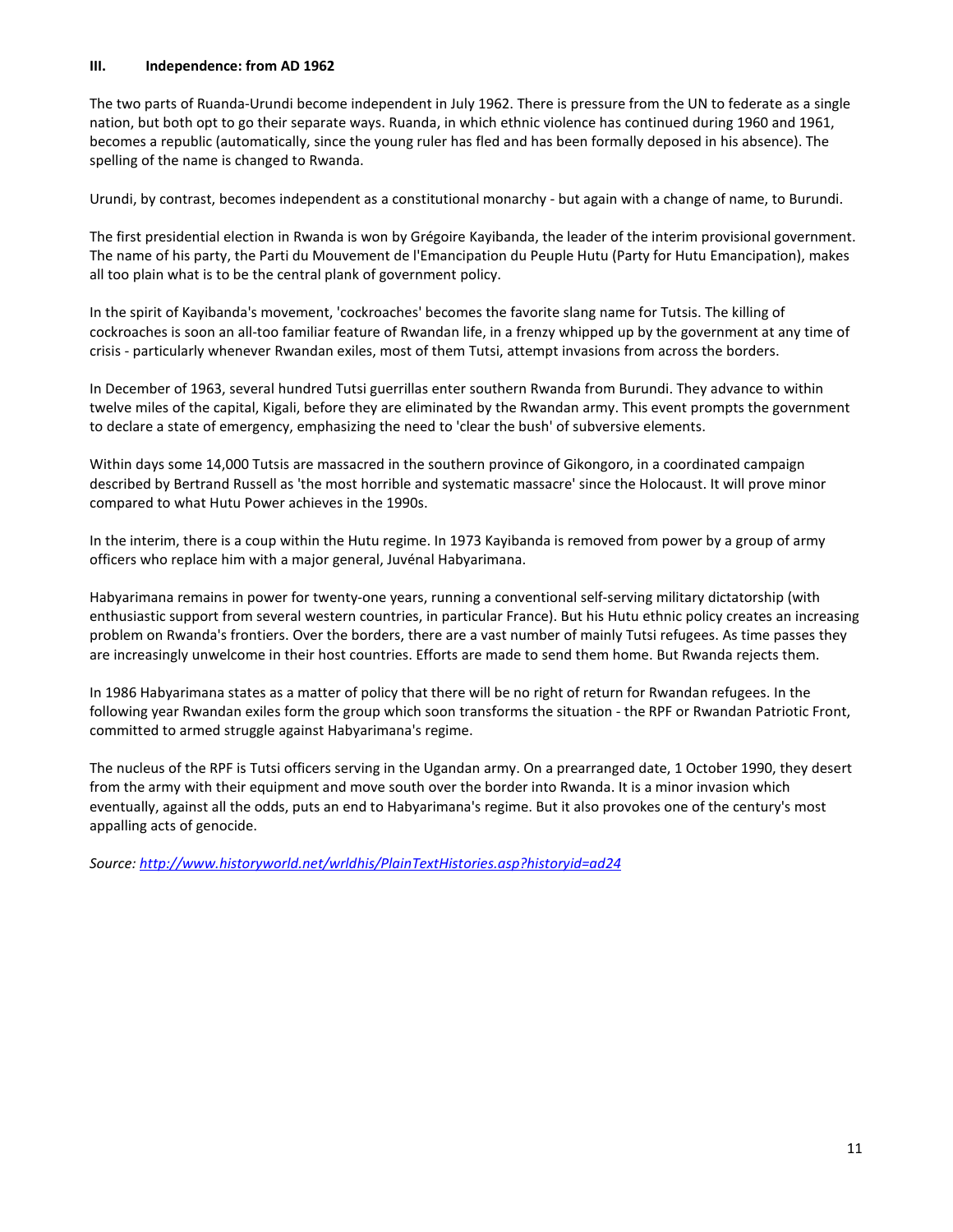#### **IV. The prelude to genocide: AD 1990-1994**

President Habyarimina is able to repel the initial RPF invasion of northeastern Rwanda, in October 1990, largely thanks to French paratroops sent for the purpose by President Mitterand. But the event provides the pretext for a new wave of Tutsi persecution within Rwanda.

The country's most fervently racist newspaper publishes in December the Hutu Ten Commandments. This is a litany of hatred, attributing dishonesty and treachery not only to all Tutsis but also to any Hutu who befriends them. The eighth commandment, quoted at the time more often than any other, is: 'Hutus must stop having mercy on the Tutsis.' In 1991 a name is coined for this new level of ethnic triumphalism - Hutu Power.

To ensure the effectiveness of Hutu Power, Habiyarimina's government begins to recruit Hutu youth militias. These youth militias become known as the Interahamwe, meaning 'those who attack together'. In public, these violent young men roar around on motorbikes, like any gang of hooligans, and hold drunken rallies under portraits of President Habiyarimina. In private, they gather together to perfect the skills of wielding machetes, setting fire to houses, and drawing up lists of local Tutsis and Hutu sympathizers.

In this mood ethnic violence increases steadily, and is often ratcheted up a sudden notch - as when, in March 1992, Radio Rwanda spreads a deliberately false rumor that a Tutsi plot to massacre Hutus has been discovered.

By 1992 President Habyarimana is himself beginning to disappoint his extremist supporters. Having failed to suppress the guerrillas of the RPF, and under international pressure to come to terms with them, he begins to negotiate. The news that he has agreed a ceasefire, in August 1992, provokes a new wave of attacks on Tutsis. Over the next year the peace process continues, alienating the president ever further from the thugs of Hutu Power.

In August 1993, after talks at Arusha in Tanzania, Habyarimana signs a peace treaty with the RPF, officially bringing the war to an end. But the terms of the treaty go much further than that.

In what becomes known as the Arusha Accords, Habiyarimana accepts the right of return for all Rwanda's refugees, the merging of the RPF with the national army, and a transitional period leading up to elections and a democratic government. During this period, power will reside with a provisional government in which, most startling of all, the RPF will be represented. And UN forces will be invited into Rwanda to secure this process.

These concessions seem outrageous to the Interahamwe and their political masters. On April 6, 1994 a rocket, almost certainly fired by Hutu extremists, brings down a plane. In it are two presidents - Habyarimana, and the head of state of neighboring Burundi.

*Source[: http://www.historyworld.net/wrldhis/PlainTextHistories.asp?historyid=ad24](http://www.historyworld.net/wrldhis/PlainTextHistories.asp?historyid=ad24)*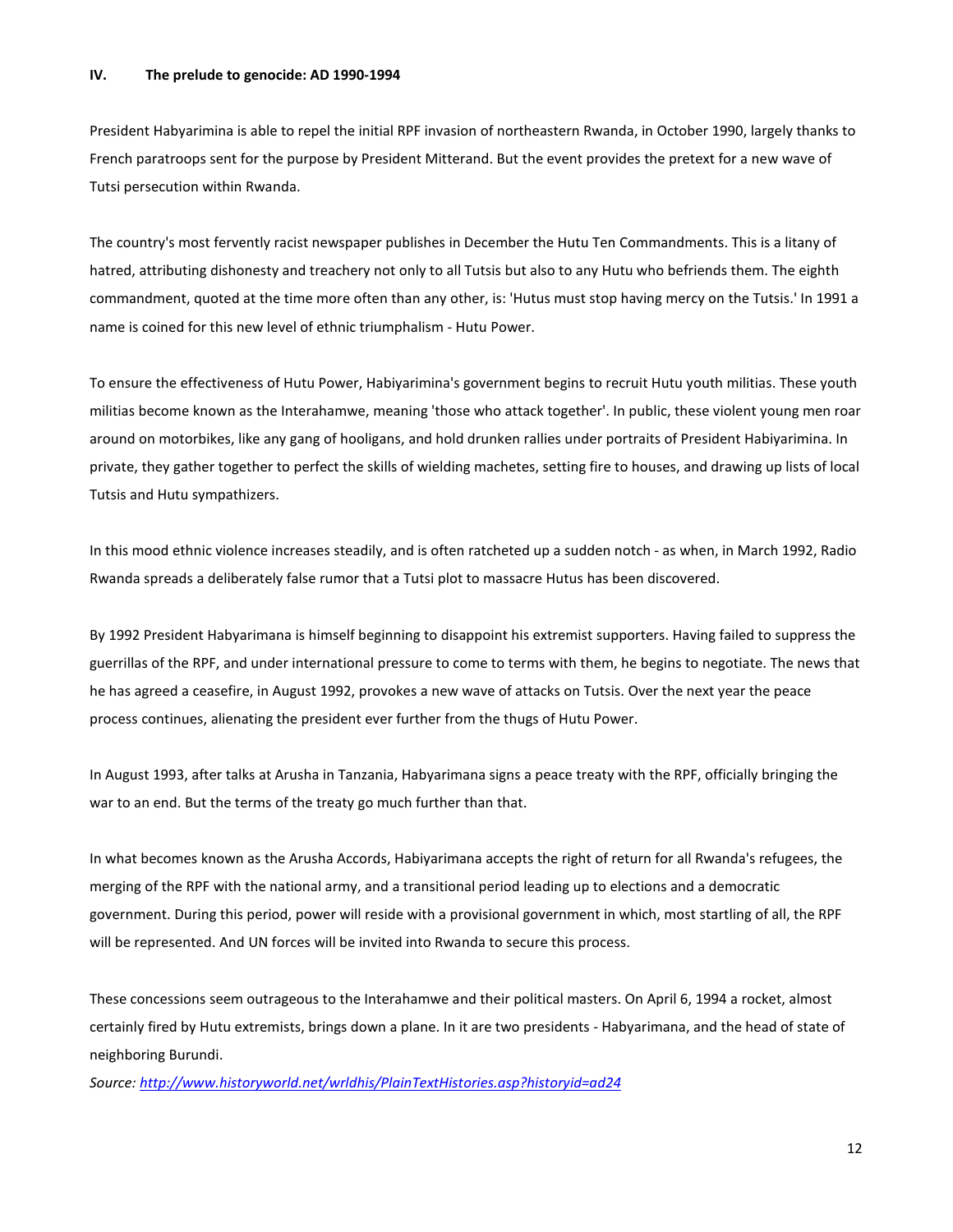#### **V. Genocide: AD 1994**

The assassination of the Rwanadan President Habiyarimina, even if secretly contrived by extremist Hutus, is the immediate pretext for the orgy of Hutu extremism whipped up over the following weeks. Radio broadcasts urge people to do their duty and seek out the Tutsis and Tutsi-sympathizers living among them in their streets or villages. Eliminate the cockroaches is the message.

On April 29 the state radio announces that May 5 is to be the 'cleanup' day by which the capital, Kigali, must be cleansed of Tutsis. One notorious broadcast even suggests a necessary precaution in the interests of thoroughness; unborn children should be ripped from the wombs of dead Tutsi women who are pregnant.

In this atmosphere, the Interahamwe and a large proportion of the ordinary Hutu population of Rwanda go to work with a frenzy probably unparalleled in human history. Between April and July some 800,000 Rwandans are slaughtered. And this is without the modern aids of mass destruction. The characteristic tool in Rwanda's genocide is the everyday machete, used more normally in agriculture. The UN forces, though by now present, are powerless to intervene.

The terror of 1994 is followed by another human disaster, as some two million refugees flee to Zaire, Burundi and Tanzania. But these are for the most part Hutus rather than Tutsis. And they are trying to escape from the RPF, who resume their military campaign the day after the assassination of the president.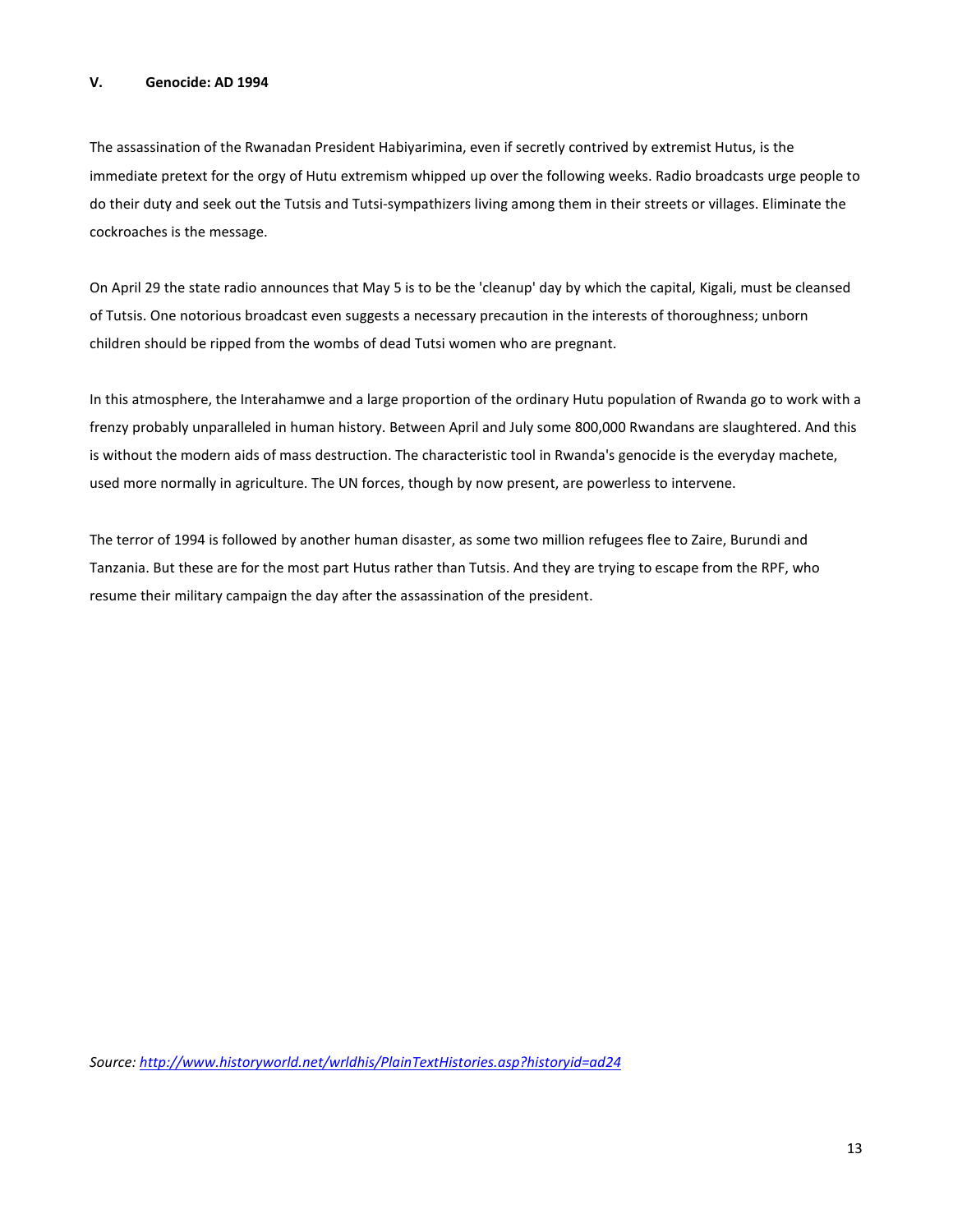#### **VI. After genocide: AD 1994-1999**

In the chaos of mid-1994 the RPF, capable of putting into the field an extremely well disciplined guerrilla force, makes rapid progress against the Rwandan army. By July RPF troops are in Kigali, and a provisional government is formed. By the end of August almost the entire country is under control.

Though largely led by Tutsis, the RPF has been from the start committed to racial equality. This is achieved in the first cabinet, whose members reflect the numerical balance in the country. Sixteen of its members are Hutus, six are Tutsis. But if the RPF government can rid itself of racism, this ideal proves very much harder to achieve in the nation (though an important first step is abolishing the ethnic identity cards, in use since colonial times).

The immediate problem is the refugee camps just over the border in Zaire. There are some 1.1 million Rwandans in these camps, most of them Hutus. But these are not normal camps. They are extensions of Hutu Power in exile. Among the ordinary refugees are members of the Interahamwe - the killers responsible for the genocide - who have fled over the borders to avoid the advancing RPF.

Once in the camps they establish brutal control (and in their local excursions profoundly affect the politics of Zaire). Everyone agrees that they need to be identified and separated from the other refugees. But neither Zaire nor any international force is willing to undertake this task.

The problem delays the return of the refugees to Rwanda, where the RPF government is otherwise eager to receive them. When the refugees do finally begin to stream back, late in 1996, some of the thugs of the Interahamwe are still among them. But the more notorious killers, unable to return, stay in Zaire - where they arm and train for violent sorties across the border.

For the rest of the 1990s the Hutu-Tutsi problem continues to sap Rwanda's strength. The oceans of spilt blood demand vengeance. But how can justice cope with such crimes and so many unidentified criminals?

An attempt is made. The prisons gradually fill with suspects awaiting trial, as many as 130,000 of them by the end of the decade. But a fair judgment of each case poses an insoluble problem.

Even the return of innocent refugees brings its own difficulties. Those who fled in 1994 come home reasonably quickly. They are familiar with present-day Rwanda. But the new hope offered by the RPF brings back many whose lives and expectations have been shaped by decades in other places - even the 'fifty-niners' who fled from the very first manifestation of Hutu intolerance. Such long-absent citizens can be hard to accommodate.

Worst of all, though, is the threat still posed by the Interahamwe. Armed incursions across the border lead to permanent infiltration, particularly in the northwest of the country. At times in 1998 few districts can be considered safe outside the capital, Kigali. To the advocates of Hutu Power this is seen as a war of liberation, similar to the one fought by the RPF in the early 1990s. But it ensures that the virus of ethnic hatred flourishes still in Rwanda.

Sudden appalling acts of violence against Tutsis and retaliation against Hutus disfigure the late 1990s, just as before in Rwanda's short history of independence. The scale is less, but the pattern is alarmingly familiar. Source: http://www.historyworld.net/wrldhis/PlainTextHistories.asp?historyid=ad24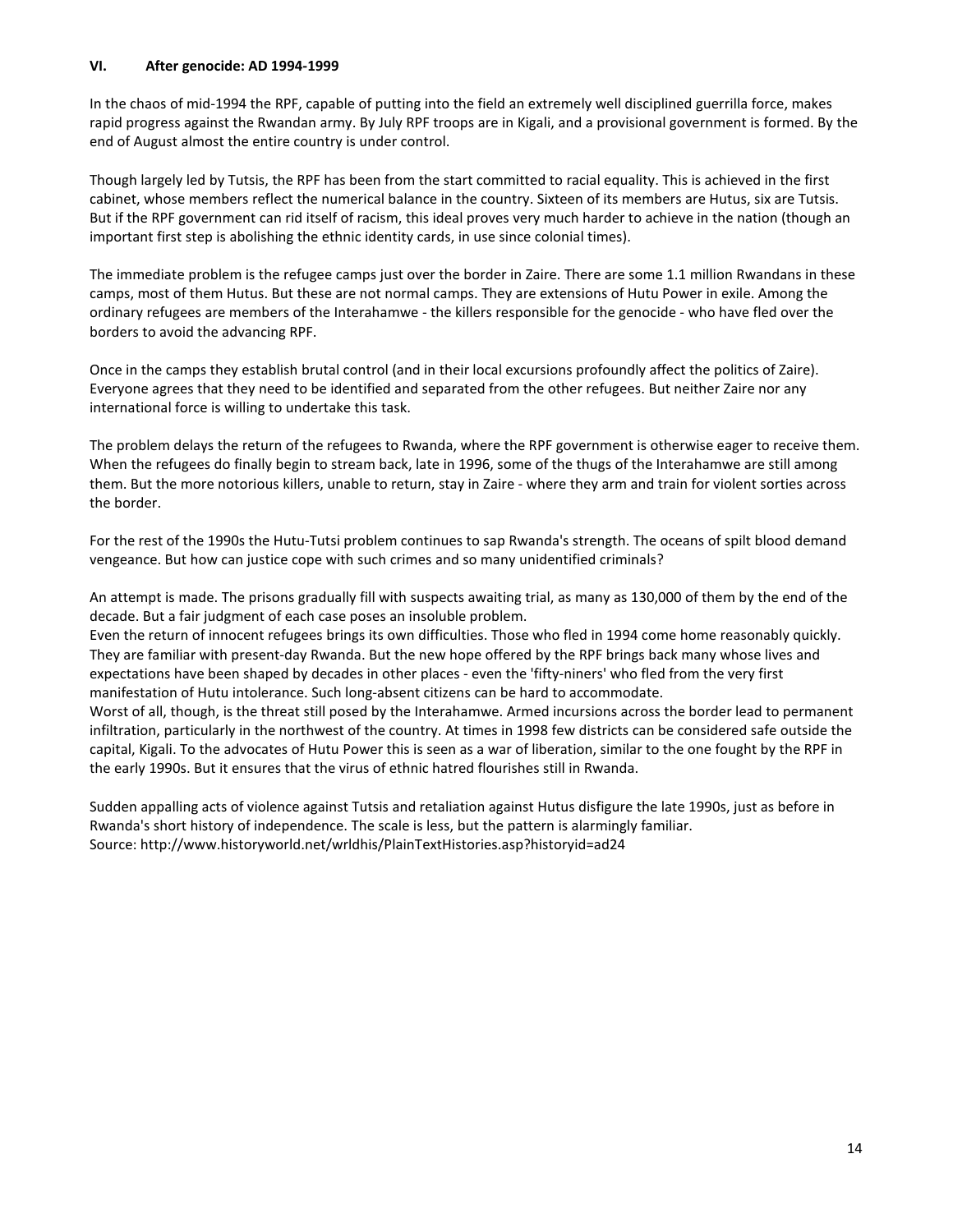#### **Children Survivor Drawings**



*Source[: http://www.amazon.com/Witness-Genocide-Children-Drawings-Survivors/dp/0377003301](http://www.amazon.com/Witness-Genocide-Children-Drawings-Survivors/dp/0377003301)*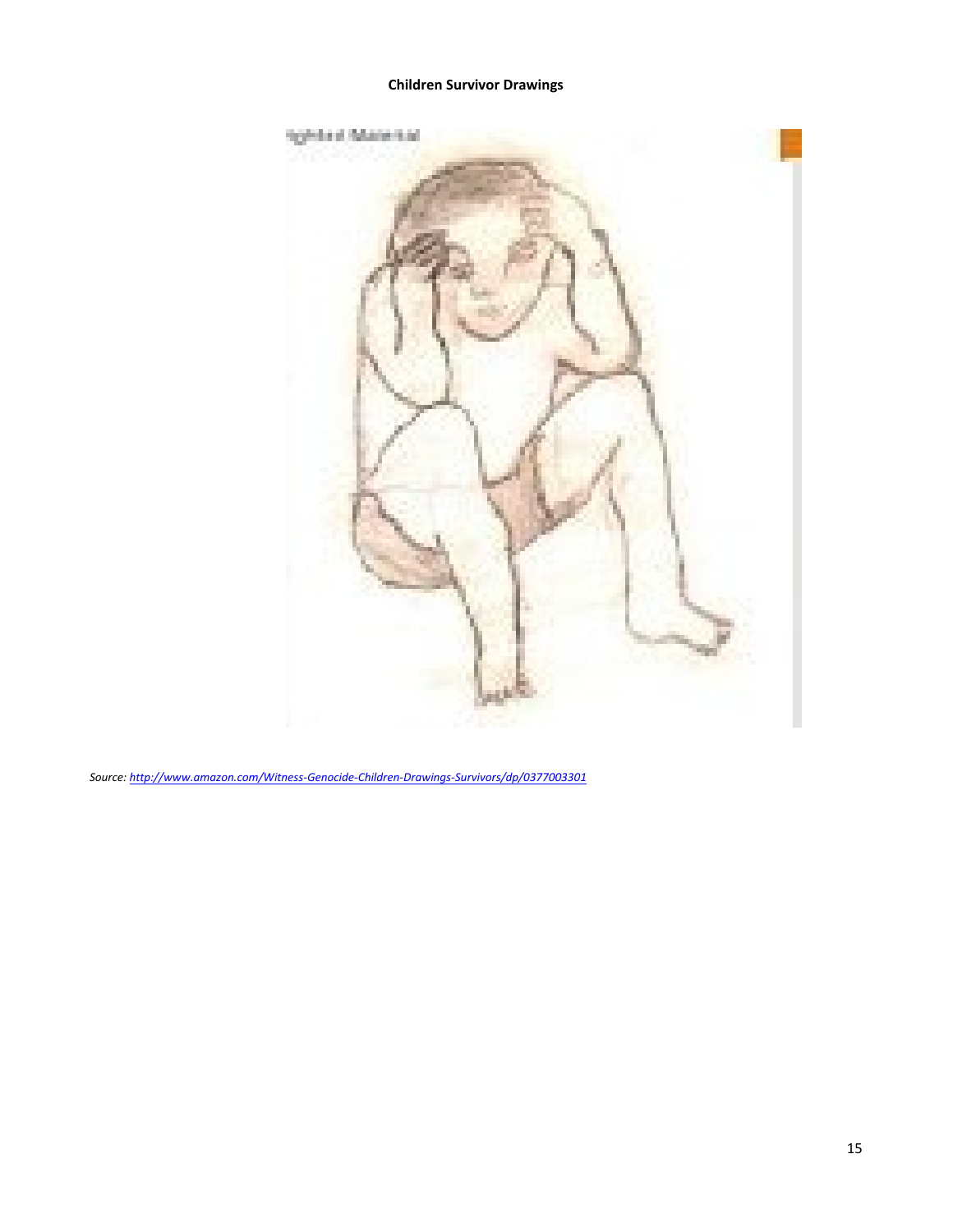

*Source[: http://www.beyondintractability.org/essay/war\\_crimes\\_genocide/](http://www.beyondintractability.org/essay/war_crimes_genocide/)*



*Source[: http://www.beyondintractability.org/essay/war\\_crimes\\_genocide/](http://www.beyondintractability.org/essay/war_crimes_genocide/)*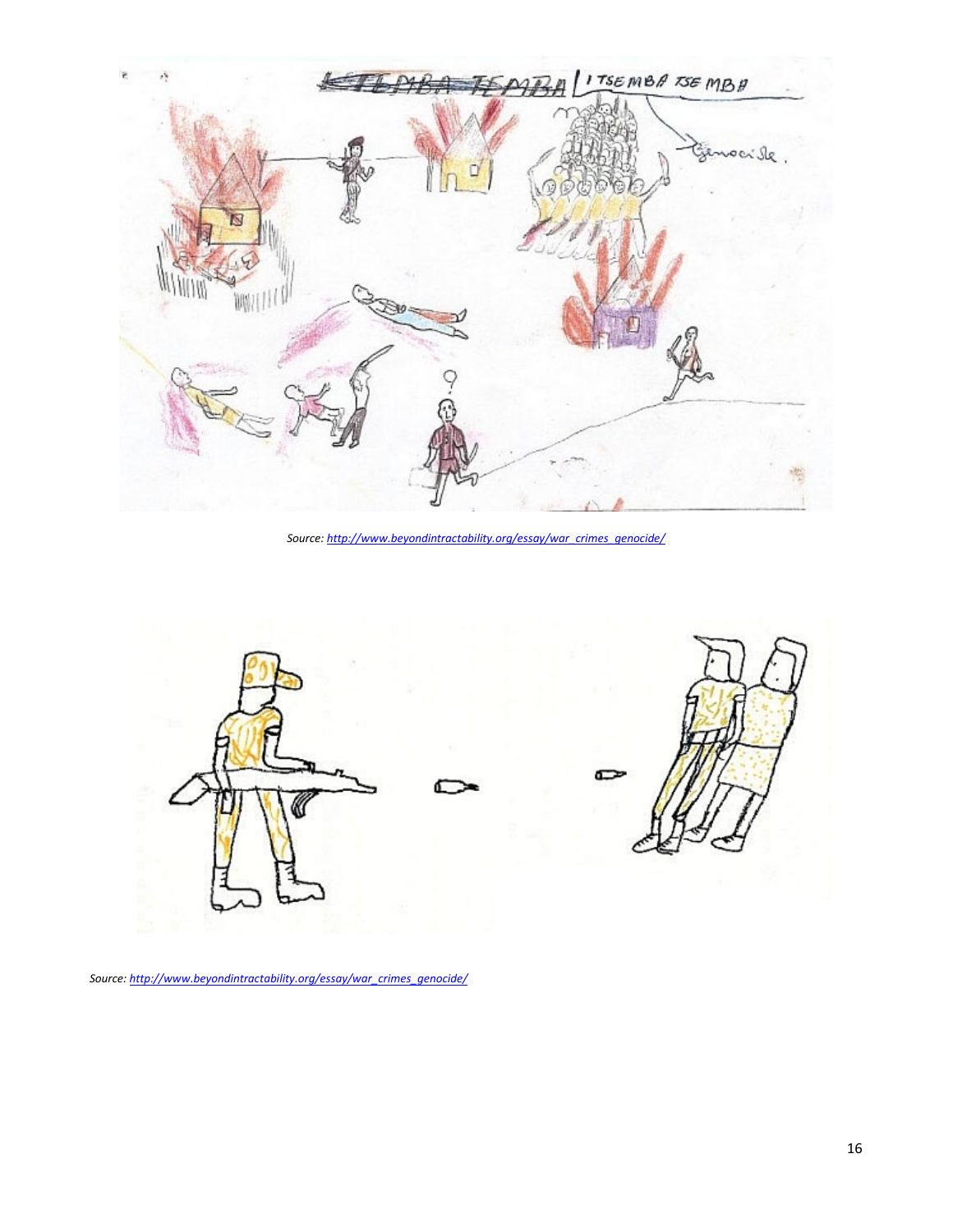Name:

# **Rwandan Genocide Survivor Quilt**

**DUE DATE:** 

# **Assignment Steps:**

- 1. Research a survivor's story (use the links below).
- 2. Create a short summary of their story approximately 1 paragraph.
- 3. Using the square provided to you, create an artistic representation of your survivor's story. Be sure that the art is colorful and accurate.
- 4. Add your written summary to the square and include the survivor's name somewhere on your square.
- 5. You will be graded on the following requirements. Use the attached evaluation sheet.
	- Creativity
	- Accuracy
	- Clarity/neatness
	- Spelling, punctuation, grammar
	- Use of class time

### **List of Pre-Approved Survivor Story Links**

- <http://www.cbsnews.com/stories/2006/11/30/60minutes/main2218371.shtml>
- <http://news.bbc.co.uk/2/hi/africa/1252049.stm>
- <http://www.hmd.org.uk/resources/item/93/>
- <http://www.hmd.org.uk/files/1152280458-77.pdf>
- <http://www.hmd.org.uk/files/1152280776-78.pdf>
- <http://www.womenforwomen.org/global-initiatives-helping-women/stories-women-rwanda.php> (This one contains three survivors stories).
- <http://www.villagevoice.com/2004-03-30/news/season-of-evil/>
- <http://special.news.msu.edu/rwandacoffee/gemima.html>
- <http://outnow.ch/specials/2005/HotelRwanda/interview-Rusesabagina.E/>
- <http://www.rwandanstories.org/genocide.html>
- [http://media.www.gwhatchet.com/media/storage/paper332/news/2006/10/16/Life/Rwandan.Genocide.Survivo](http://media.www.gwhatchet.com/media/storage/paper332/news/2006/10/16/Life/Rwandan.Genocide.Survivor.Illustrates.Tragedy-2351481.shtml) [r.Illustrates.Tragedy-2351481.shtml](http://media.www.gwhatchet.com/media/storage/paper332/news/2006/10/16/Life/Rwandan.Genocide.Survivor.Illustrates.Tragedy-2351481.shtml)
- <http://www.rwandansurvivors.blogspot.com/>
- <http://survivors-fund.org.uk/resources/testimonies/>